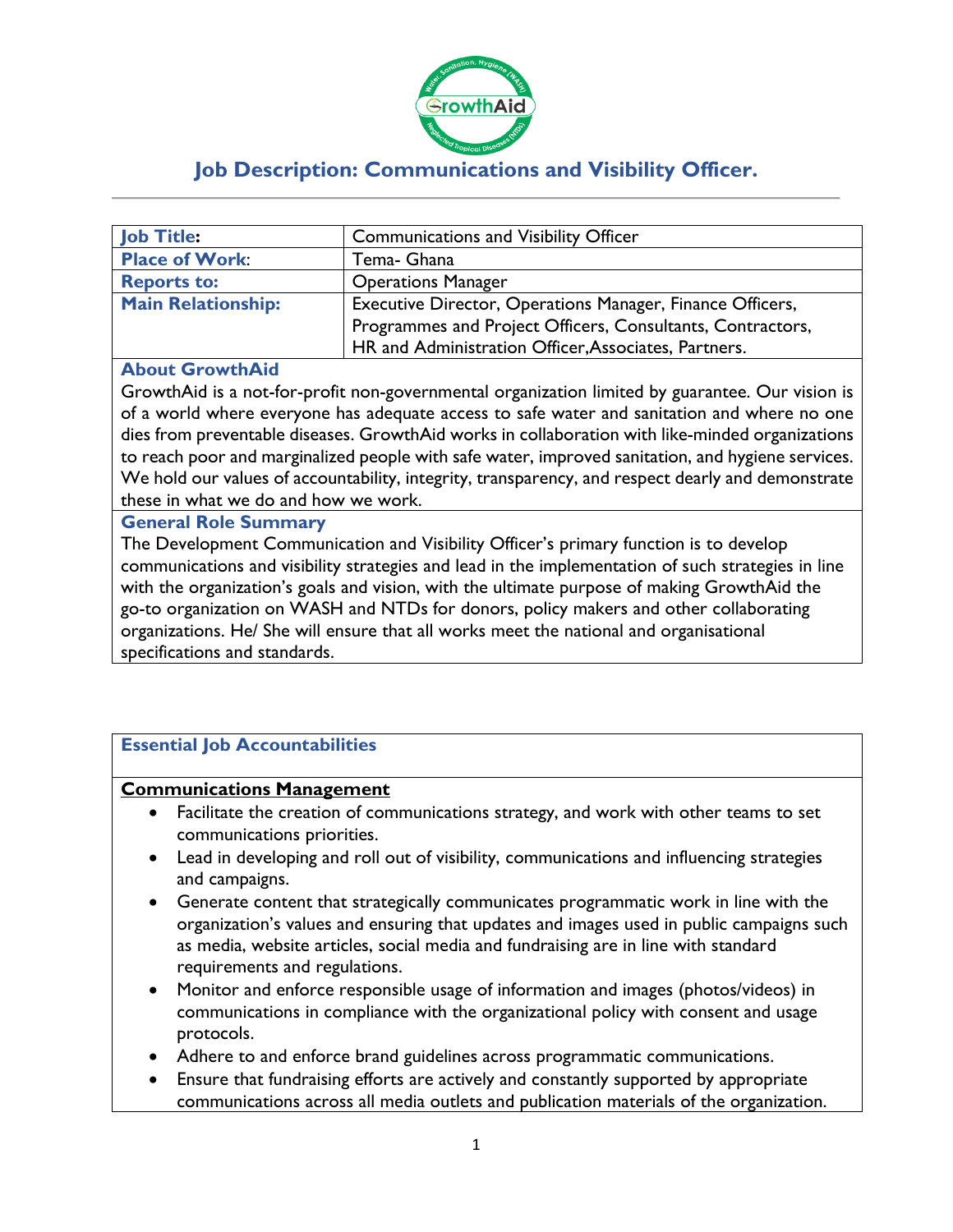

• Develop and implement communications advocacy strategies and materials to guide/support conference participation, public speaking, and other advocacy campaign events.

### **Press and Media Management**

- Develop appropriate materials for all media engagements/events and ensure that they are available in time to all staff and event stakeholders
- Serve as a point of contact for press and media enquiries.
- Lead in the facilitation of innovative opportunities to showcase the works of the organization.

#### **Digital Marketing**

- As applicable, provide updates and support for programme websites.
- As applicable, create, align and implement social media content in collaboration with team members.
- Ensure adherence to partnership communications requirements. Includes meeting grant and implementation partnership standards.
- Identify and carry out innovative digital marketing campaigns to accelerate brand awareness

# **People and Team Management and Support**

- Lead in the induction of new staff on all aspects of communication and ensure that all staff are aware of their roles in ensuring effective communication within and outside the organization.
- Provide capacity building support and good supervision to team members to yield maximum results.
- Maintain good communication and conflict resolution skills among staff.
- Provide an interactive environment for team members to learn and share ideas.
- Create a participatory environment for team members.

# **Business Development and Fundraising**

**The key function of the communications and visibility role is to support fundraising. The Communications and Visibility Officer must therefore ensure that everything that he/she does is in support of fundraising.**

- Ensure that all frequently asked questions (FAQs) that fundraisers ask are available in a format that is usable, at the right place and mirrors the values of the organization.
- Participate and provide support to teams in all the fundraising value-chain activities.

# **Organisational Learning**

As part of our commitment to organisational learning and in support of our understanding that organisational learning is more effective, efficient, and relevant to the communities they serve, we expect all team members to commit 5% of their time learning activities that benefit GrowthAid as well as themselves.